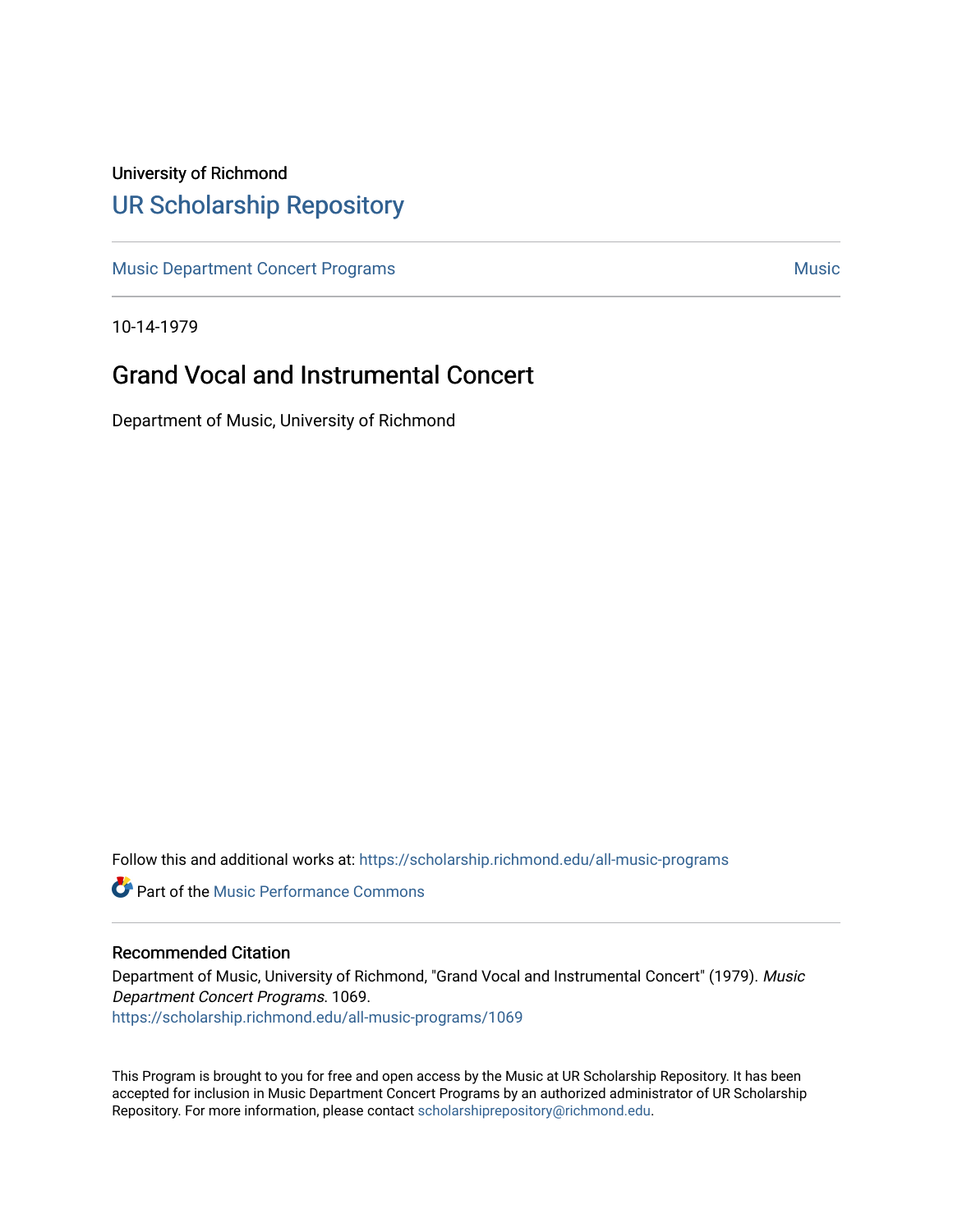| The Department of Music<br>presents a                                                                                                          |  |  |  |  |  |  |  |  |  |  |
|------------------------------------------------------------------------------------------------------------------------------------------------|--|--|--|--|--|--|--|--|--|--|
| Grand Boral and Instrumental Concert!                                                                                                          |  |  |  |  |  |  |  |  |  |  |
| TO TAKE PLACE IN THE<br>Emmons Multi-Purpose Room                                                                                              |  |  |  |  |  |  |  |  |  |  |
| Sunday Afternoon, October 14, 1979<br>WITH<br>Mr. Taruer, Professor of Bhetoric, Presiding                                                     |  |  |  |  |  |  |  |  |  |  |
| - Programme -                                                                                                                                  |  |  |  |  |  |  |  |  |  |  |
| SUITE: HAIL COLUMBIA<br>G.W.E. FRIEDERICH<br>PRIMA DONNA WALTZ<br>MY OLD KENTUCKY HOME                                                         |  |  |  |  |  |  |  |  |  |  |
| FAREWELL MY LILLY DEAR QUICKSTEP<br>Messrs. Conwell and Evans, trumpets; Mr. White, horn;<br>Mr. Van Wickler, trombone; and Mr. Preihs, tuba   |  |  |  |  |  |  |  |  |  |  |
| THE SPARKLING RILL<br>J.B. TAYLOR<br>HAVE COURAGE MY BOY TO SAY NO<br>H.R. PALMER                                                              |  |  |  |  |  |  |  |  |  |  |
| TEMPERANCE GLEE<br>J.B. TAYLOR                                                                                                                 |  |  |  |  |  |  |  |  |  |  |
| TEMPERANCE CALL<br><b>W.B. BRADBURY</b><br>Misses D'Agostino and Barksdale; Messrs. Benton<br>and Brubeck; assisted at the piano by Miss Rodes |  |  |  |  |  |  |  |  |  |  |
|                                                                                                                                                |  |  |  |  |  |  |  |  |  |  |